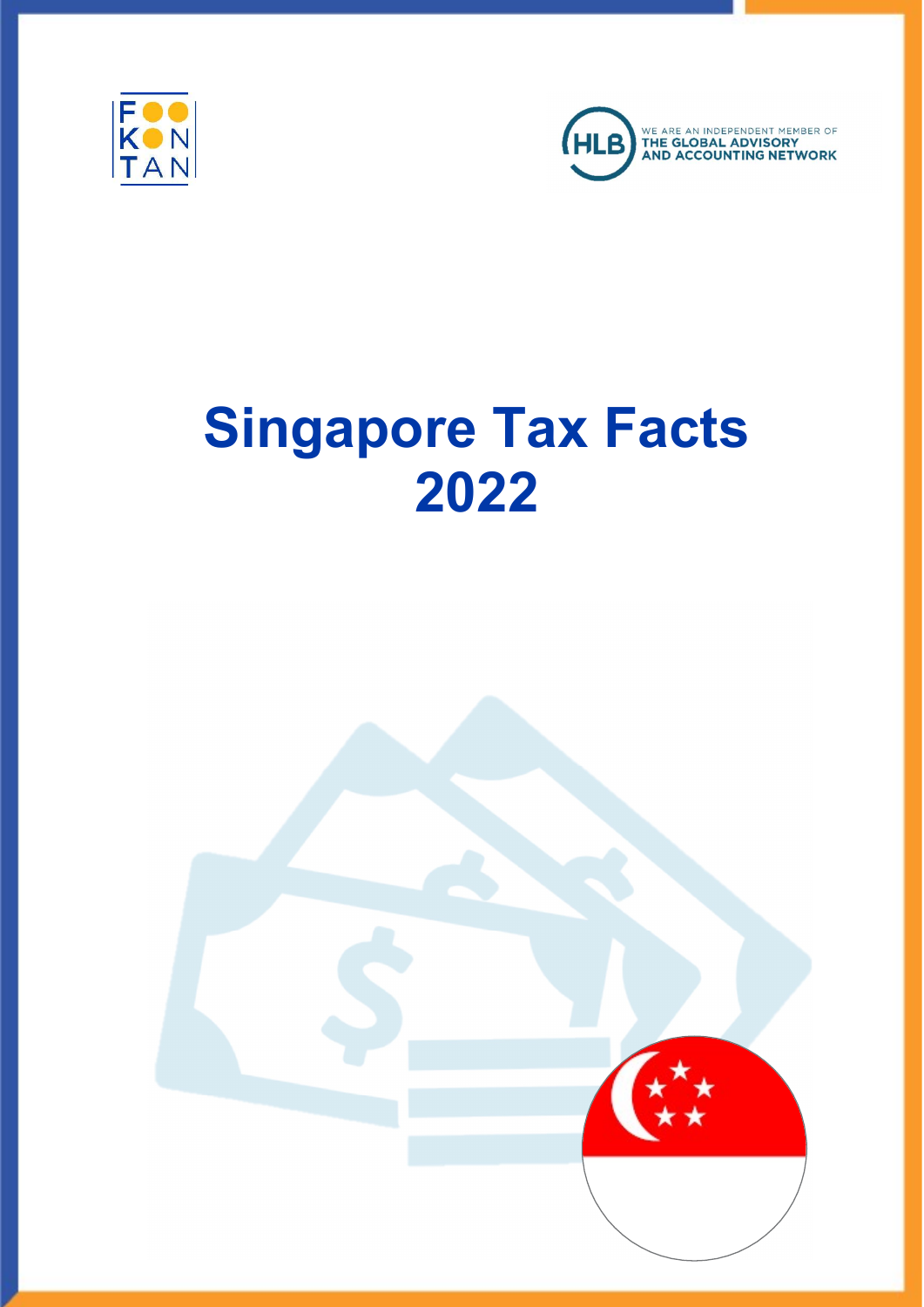### Tax Facts

#### **Summary**

Under the Singapore Income Tax Act, taxes are levied on the income of companies and individuals. In addition, there are goods and services tax and stamp duties. There is no capital gains tax in Singapore.

The tax year, known as the year of assessment (YA) is from 1 January to 31 December. Tax is assessed on a preceding year basis. Individuals are taxed on income earned in the preceding calendar year. The income of a company is assessed to tax on a preceding financial year basis.

#### Corporate Tax

A company is liable to corporate income tax on a territorial and receipt basis. It is taxed on income accruing in or derived from Singapore, and foreign income received or deemed received in Singapore. However, a non-resident company that is not operating in or from Singapore is generally not taxed on foreign income received in Singapore. Under the one-tier corporate system, Singapore dividends distributed from corporate profits are tax exempt and not subject to any withholding tax.

#### Residence Status

A company is a tax resident if its management and control are exercised in Singapore. The place of incorporation is not relevant.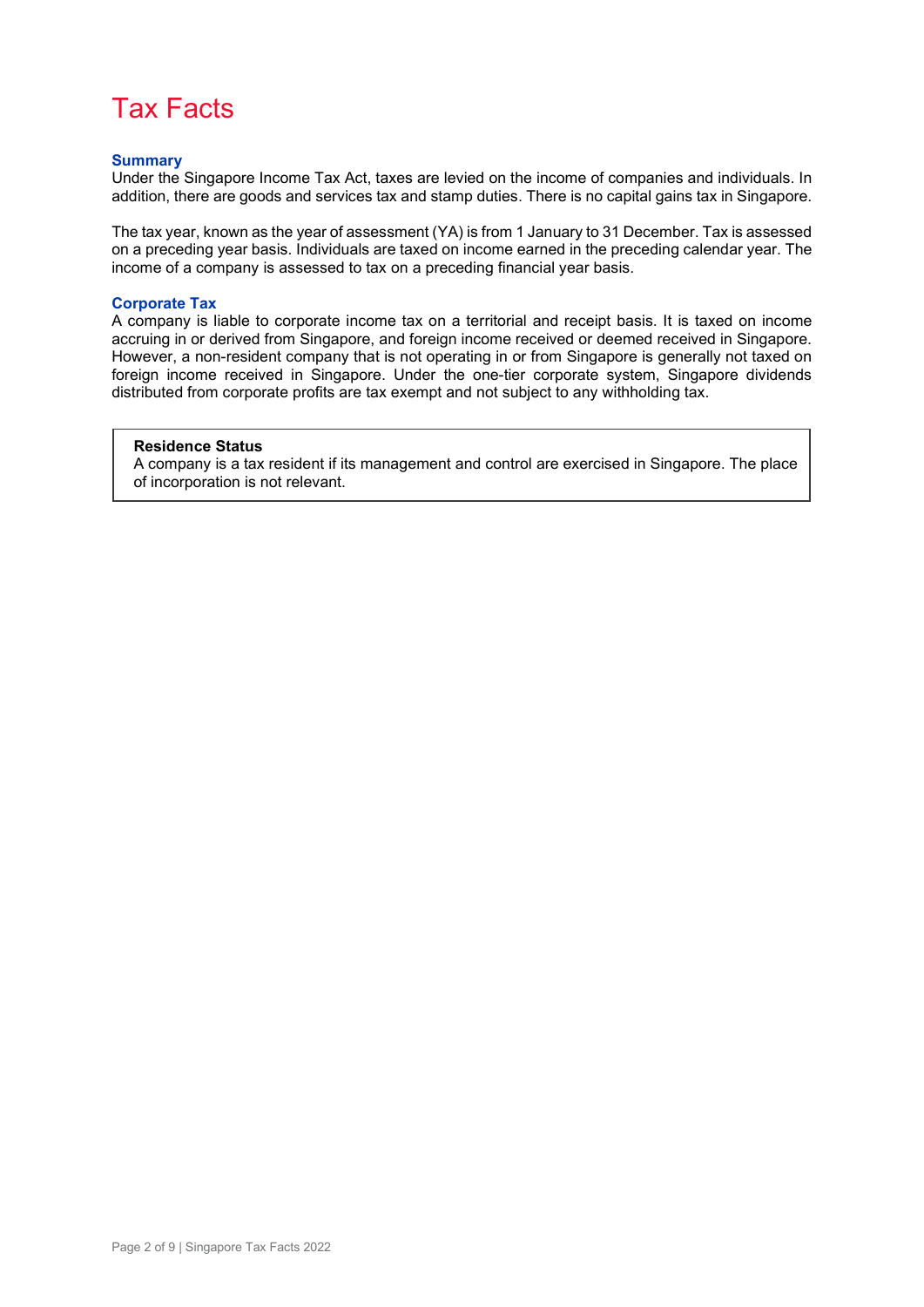# Corporate Tax

Companies are taxed at a flat rate of 17%.

For YA 2013 to YA 2015, companies are granted a 50% corporate income tax ("CIT") rebate and the cap for the rebate is \$30,000.

For YA 2016 and 2017, the CIT rebate is 50% and the cap for the rebate is as follows:

- \$20,000 for YA 2016
- \$25,000 for YA 2017

For YA 2018 to YA 2020, the CIT rebate is as follows:

- $\blacktriangleright$  YA 2018 40% CIT rebate capped at \$15,000
- $\blacktriangleright$  YA 2019 20% CIT rebate capped at \$10,000
- $\blacktriangleright$  YA 2020 25% CIT rebate capped at \$15,000

There is no CIT rebate for YA 2021 and YA 2022.

In addition, companies are entitled to the following tax exemptions on their chargeable income:

Partial Tax Exemption (For all companies) (YA 2010 – YA 2019)

First  $$10,000 \text{ @ } 75\%$  exemption = \$7,500 Next \$290,000 @ 50% exemption = \$145,000

#### Partial Tax Exemption (For all companies) (from YA 2020)

First  $$10,000 \text{ @ } 75\%$  exemption = \$7,500 Next \$190,000 @ 50% exemption = \$95,000

Tax Exemption for new start-up companies\* (YA 2010 – YA 2019) for the first 3 YAs

First \$100,000 @ 100% exemption = \$100,000 Next \$200,000 @ 50% exemption = \$100,000

#### Tax Exemption for new start-up companies\* (from YA 2020) for the first 3 YAs

First \$100,000 @ 75% exemption = \$75,000 Next  $$100,000 \text{ @ } 50\%$  exemption = \$50,000

The following conditions must be met for Tax Exemption for new start-up companies:

- incorporated in Singapore (includes companies limited by guarantee);
- a tax resident in Singapore for that YA; and
- has no more than 20 shareholders throughout the basis period for that YA where all of the shareholders are individuals beneficially holding the shares in their own names or at least one shareholder is an individual beneficially and directly holding at least 10% of issued ordinary shares of the company

\*Does not apply to companies incorporated on or after 26 February 2013 and whose principal activity is investment holding or developing property for sale.

### Foreign-sourced Income

A tax resident company can enjoy tax exemptions for foreign-sourced dividends, foreign branch profits and foreign-sourced service income received in Singapore, subjected to the following conditions:

- the income is subjected to tax in the foreign country from which the income is earned;
- the income is remitted from a country with a headline tax rate of not less than 15%; and
- the Comptroller of Income Tax is satisfied that the tax exemption would be beneficial to the Singapore resident company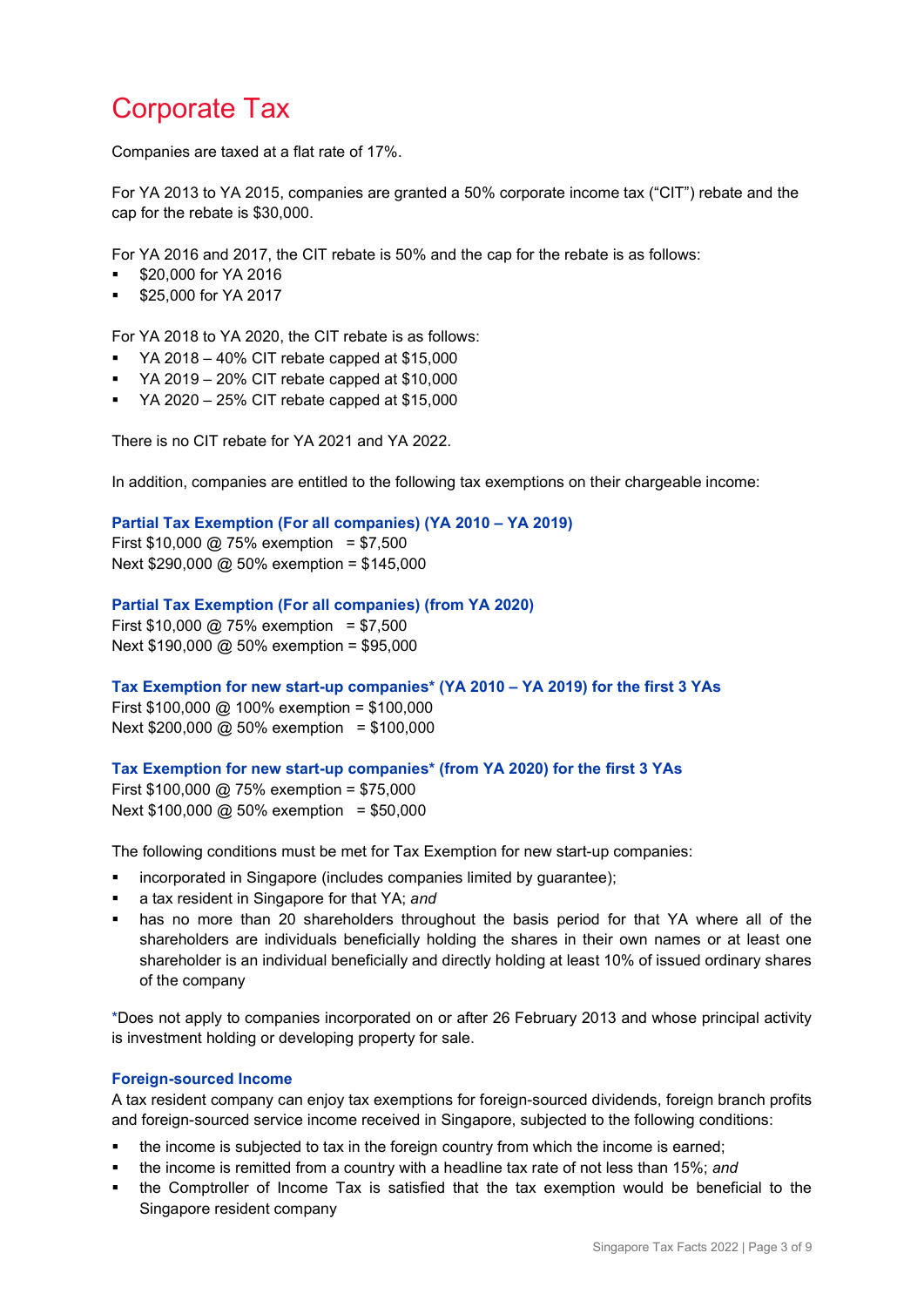#### Capital Allowances

Capital allowances are given in place of depreciation of fixed assets, which is not a deductible expense for income tax purpose in Singapore. In addition, companies can claim written down allowances for capital expenditures incurred on acquiring certain intellectual property rights.

Business are given an option to accelerate the write-off of the cost of acquiring fixed assets over two years, instead of three years or over the prescribed working life of the asset, on the cost incurred in acquiring the asset during the basis period for YA 2021 and YA 2022.

The rates of accelerated capital allowance allowed are as follows:

- 75% of the cost incurred to be written off in the first year (i.e. YA 2021 or YA 2022); and
- 25% of the cost incurred to be written off in the second year (i.e. YA 2022 or YA 2023).

If exercised, this option is irrevocable. No deferment of capital claim is allowed under this option.

Businesses claiming annual allowance under Section 19 and the Sixth Schedule of the SITA may make an irrevocable election to write down their plant and machinery as follows:

- If the current prescribed working life of the asset in the Sixth Schedule is 12 years or less, businesses may choose to claim annual allowance over either 6 or 12 years; or
- If the current prescribed working life of the asset in the Sixth Schedule is 16 years, business may choose to claim annual allowance over 6, 12 or 16 years.

The above change will apply to assets acquired in the basis periods relating to YA 2023 and subsequent YAs. It will also apply to assets acquired in basis periods relating to YA 2022 and prior YAs, if the businesses had deferred and yet to start its capital allowance claims for the assets.

#### Renovation and refurbishment ("R&R")

For qualifying R&R expenditure incurred during the basis period for YA 2021 and YA 2022, businesses have the option to claim the deduction in one year (i.e. accelerated R&R deduction) instead of over three years. The cap of \$300,000 for every relevant period of 3 consecutive YAs will still apply. If exercised, this option is irrevocable.

#### Group Relief

Group companies are allowed to transfer current year tax losses and current year capital allowances to another company in the same group. A group consists of a Singapore incorporated parent company and all its Singapore incorporated subsidiaries. Two Singapore incorporated companies could be members of the same group if one is 75% owned by the other or both are 75% owned by another Singapore incorporated company. The group companies must adhere to the same accounting period.

#### Carry-back Relief

A company can carry back for 1 YA immediately preceding that YA in which there are current year unutilised capital allowances and trade losses. The maximum amount of qualifying deductions that can be carried back is \$100,000 and there must be no substantial change in shareholders and their shareholdings at the relevant dates (shareholding test).

#### Carry-forward Relief

A company can carry forward unutilised tax losses, capital allowances and donations to offset against future assessable income, provided there is no substantial change in shareholders and their shareholdings at the relevant dates (shareholding test). There must also be no change in the company's principal activities during the relevant dates in order to claim unutilised capital allowances. Unutilised donations can only be carried forward up to a maximum of 5 years.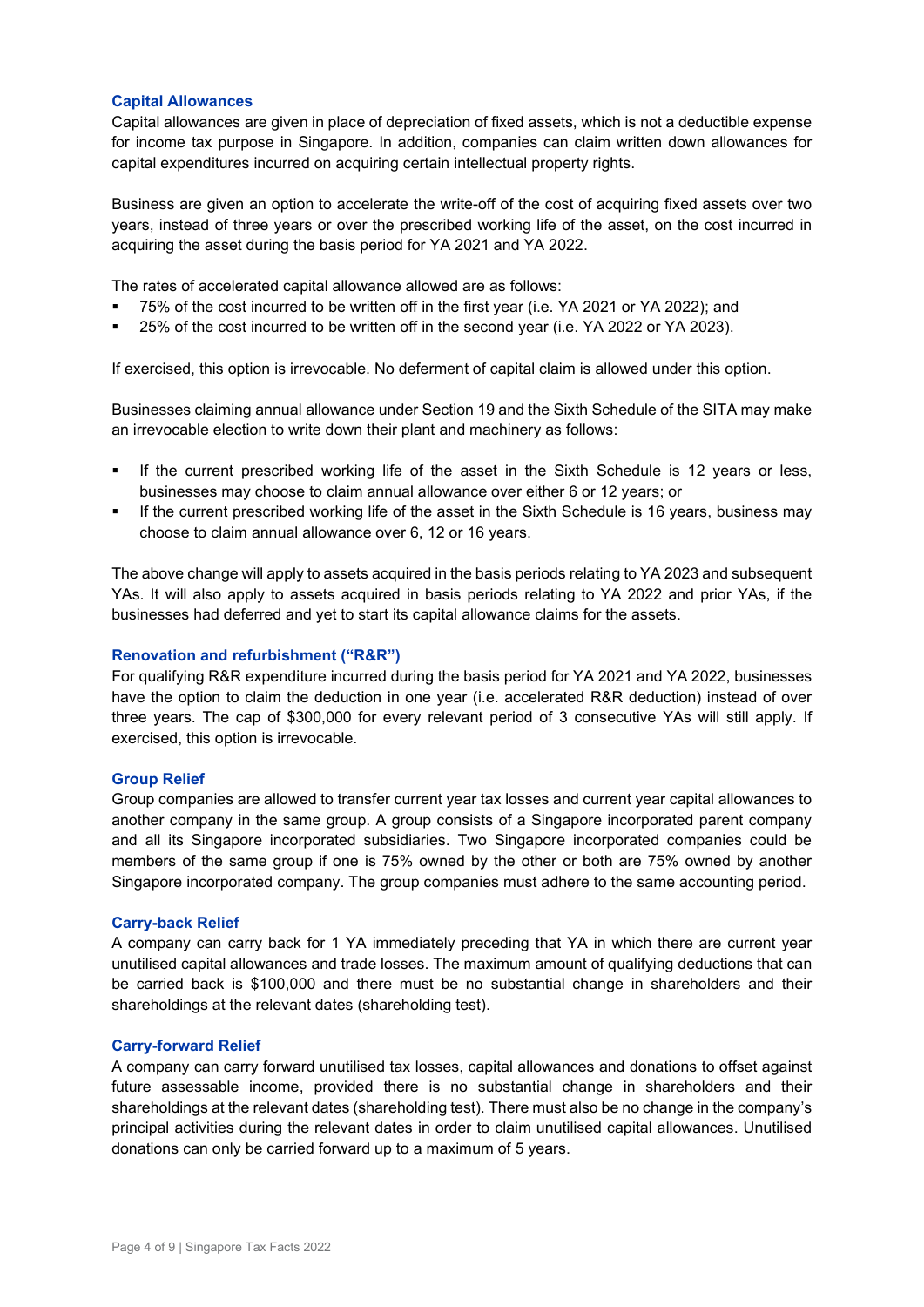#### Tax Incentives

Singapore has an extensive range of tax incentives that provide relief from specific provisions of the Singapore Income Tax Act. They are administered by statutory boards such as Economic Development Board, International Enterprise Singapore and Monetary Authority of Singapore. Following are examples of tax incentives available in Singapore:

- Pioneer Certificate Incentive
- Development and Expansion Incentive
- International / Regional Headquarters Award
- Finance and Treasury Centre Tax Incentive
- Merger and Acquisition Scheme

### Withholding Tax

Under the Singapore tax law, the following income paid to a non-resident company or individual is subject to withholding tax:

| <b>Nature of Income</b>                                                                                                | <b>Withholding tax rates</b>                     |
|------------------------------------------------------------------------------------------------------------------------|--------------------------------------------------|
| Interest, commission, fee or other payment in connection with<br>any loan or indebtedness                              | $15\%$ <sup>[1]</sup>                            |
| Royalty or other lump sum payments for the use of moveable<br>properties                                               | 10%[1][2]                                        |
| Payment for the use of or the right to use scientific, technical,<br>industrial or commercial knowledge or information | 10%[1][2]                                        |
| Rent or other payments for the use of moveable properties                                                              | $15\%$ <sup>[1]</sup>                            |
| Technical assistance and service fees                                                                                  | Prevailing Corporate Tax rate <sup>[3] [4]</sup> |
| Management fees                                                                                                        | Prevailing Corporate Tax rate <sup>[3] [4]</sup> |
| Time, voyage and bareboat charter fees for the charter of ships                                                        | <b>NIL</b>                                       |
| Proceeds from sale of any real property by a non-resident<br>property trader                                           | 15%                                              |
| Distribution of taxable income made by REIT to unitholder who<br>is a non-resident (other than an individual)          | 10%                                              |

 $<sup>[1]</sup> These with holding tax rates apply when the income is derived by the non-resident person through$ </sup> operations carried on outside Singapore. They are to be applied on the gross payment. The resulting tax payable is a final tax. The following tax rates apply on gross payments when operations are carried out in Singapore:

- Non-resident person (other than individuals): Prevailing corporate tax rate of 17%
- Non-resident individuals: 22% (from 1 January 2023, the rate will be increased to 24%)

 $[2]$  The reduced withholding tax rate of 10% applies to payments due and payable on or after 1 January 2005.

 $[3]$  Withholding tax is based on the prevailing corporate tax rate for the year when the services were provided, even if payment to the non-resident is made in a different year. For example, if the service was provided in December 2021 but payment was made in 2022, the prevailing corporate tax is that for 2021 (Year of Assessment 2022), which is 17%. For payments made to non-resident individuals, tax is to be withheld at 22% (from 1 January 2023, the rate will be increased to 24%) on the gross payment.

[4] Tax refund under Section 46 of Income Tax Act for payments withheld at prevailing corporate tax rate.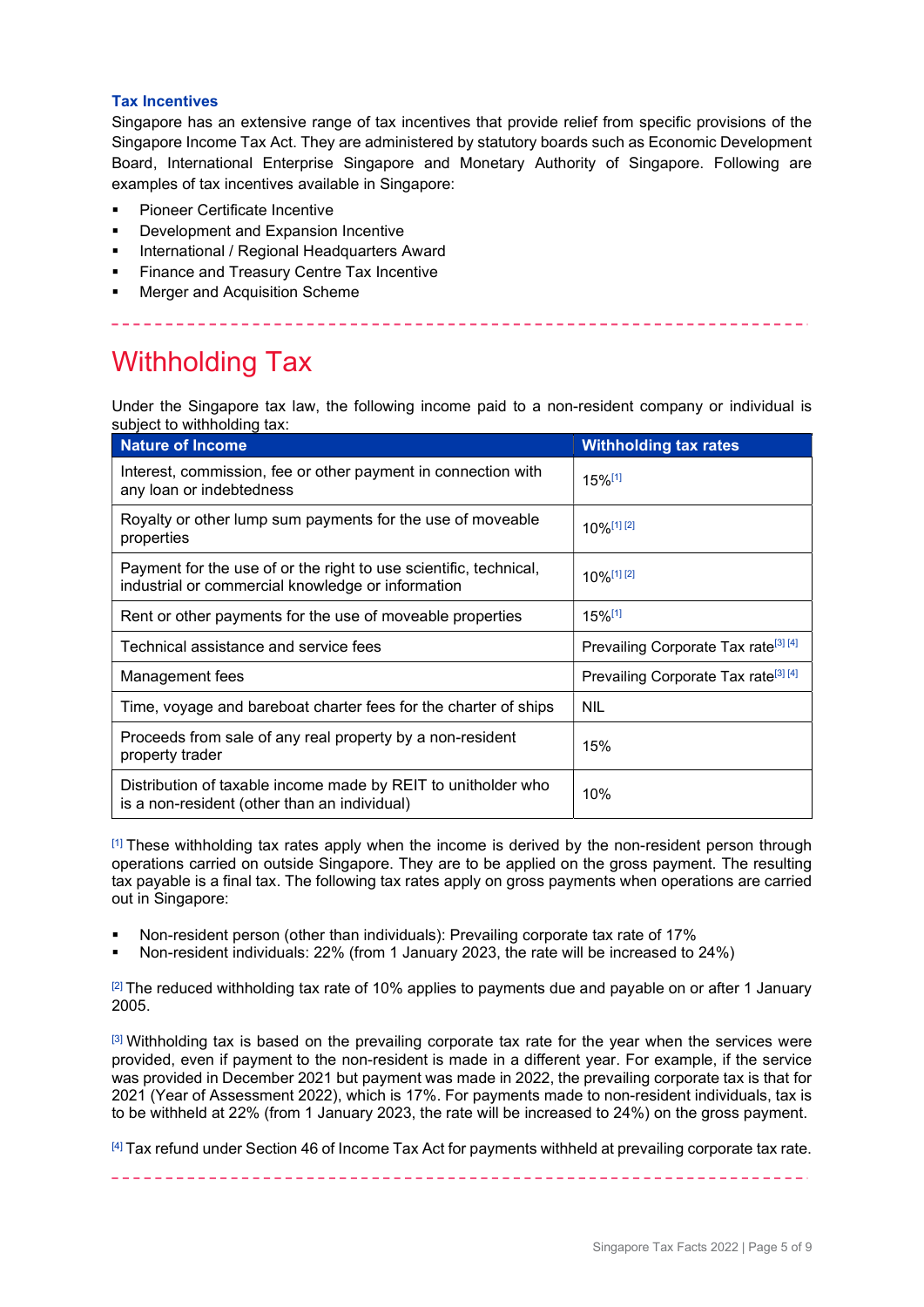# Goods and Services Tax

The GST is a tax on domestic consumption in Singapore. Businesses with annual taxable supplies of over \$1 million must register for GST.

| <b>Goods and Services Tax</b>             |                    |
|-------------------------------------------|--------------------|
| <b>Standard Rate</b>                      | $7\%$ <sup>*</sup> |
| Exported goods and international services | 0%                 |

\*Sale and lease of residential properties and financial services are exempted from tax

GST will be raised in two steps, from 7% to 8% with effect from 1 January 2023 and from 8% to 9% with effect from 1 January 2024.

### Individual Tax

Individuals are liable to income tax on a territorial basis. Foreign sourced income received by an individual (other than from a partnership) in Singapore is exempt from tax. Interest income from approved banks in Singapore is not taxable. Personal reliefs are only available to resident individuals.

#### Residence Status

An individual would be treated as a resident for Singapore tax purposes if he normally resides in Singapore except for temporary absences or if he is physically present or exercises an employment in Singapore for 183 days or more in a calendar year.

Concessionary tax treatment as a tax resident is available if he:

- is physically present or works in Singapore for a consecutive period spanning 3 calendar years; or
- works in Singapore for a continuous employment period of at least 183 days which straddle across 2 calendar years.

#### Individual Tax

Income tax rates of residents:

#### From YA 2017 onwards

| <b>Chargeable Income</b> |               | <b>Rate (%)</b> | <b>Gross Tax Payable (\$)</b> |
|--------------------------|---------------|-----------------|-------------------------------|
| On the first             | 20,000<br>\$  | 0               | 0                             |
| On the next              | 10,000<br>S   | 2               | 200                           |
| On the first             | 30,000<br>\$  |                 | 200                           |
| On the next              | 10,000<br>\$  | 3.50            | 350                           |
| On the first             | 40,000<br>\$  |                 | 550                           |
| On the next              | 40,000<br>\$  | 7               | 2,800                         |
| On the first             | 80,000<br>\$  |                 | 3,350                         |
| On the next              | 40,000<br>S   | 11.5            | 4,600                         |
| On the first             | \$120,000     |                 | 7,950                         |
| On the next              | 40,000<br>\$  | 15              | 6,000                         |
| On the first             | \$160,000     |                 | 13,950                        |
| On the next              | 40,000<br>\$  | 18              | 7,200                         |
| On the first             | \$200,000     |                 | 21,150                        |
| On the next              | \$40,000      | 19              | 7,600                         |
| On the first             | \$240,000     |                 | 28,750                        |
| On the next              | 40,000<br>\$  | 19.5            | 7,800                         |
| On the first             | \$280,000     |                 | 36,550                        |
| On the next              | 40,000<br>\$. | 20              | 8,000                         |
| On the first             | \$320,000     |                 | 44,550                        |
| In excess of             | \$320,000     | 22              |                               |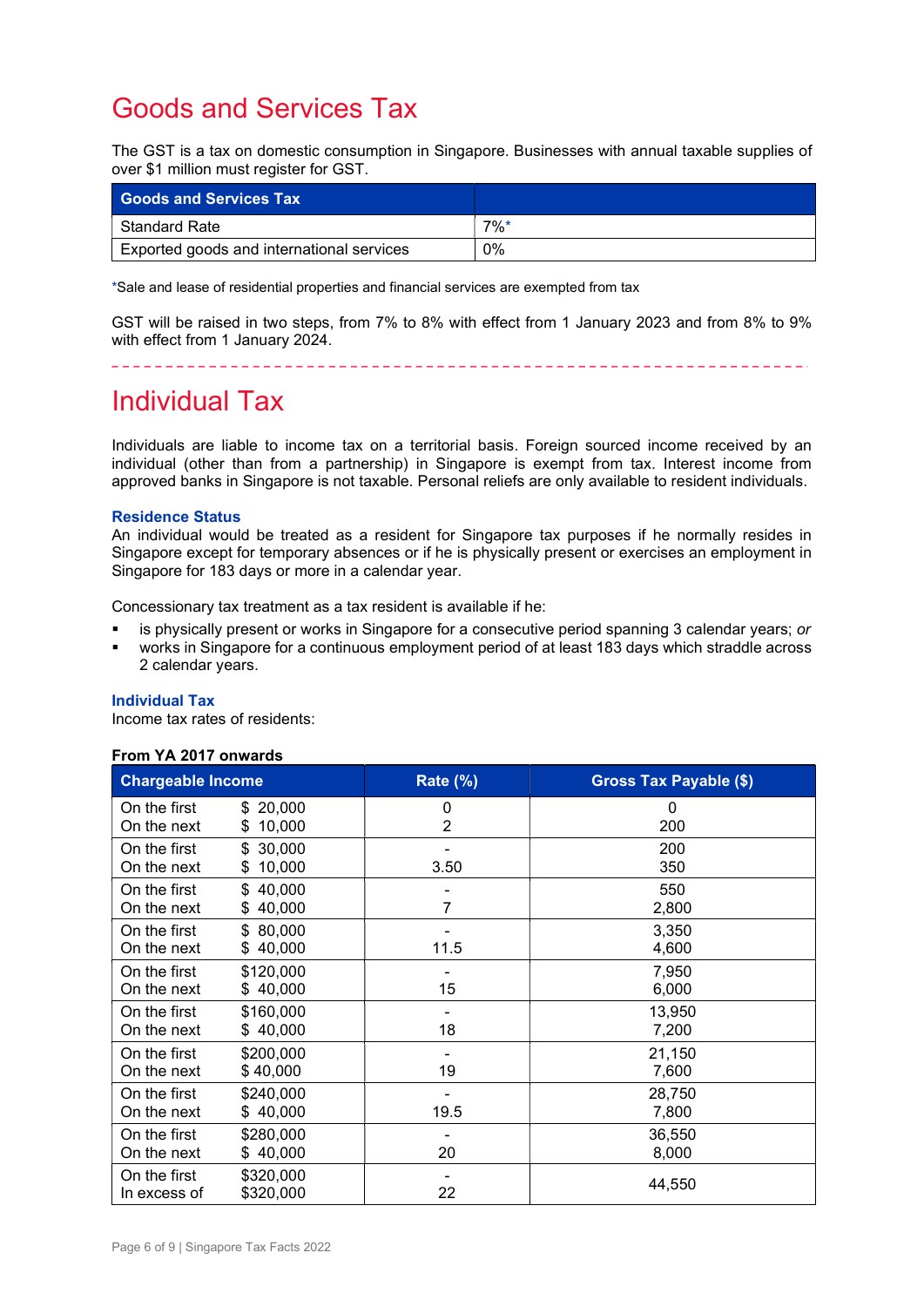With effect from YA 2024, the marginal tax rate will increase from 22% to 23% for annual income exceeding \$500,000 and up to \$1 million, and the marginal tax rate will increase from 22% to 24% for annual income exceeding \$1 million.

| <b>Chargeable Income</b>     |                               | Rate (%) | <b>Gross Tax Payable (\$)</b> |
|------------------------------|-------------------------------|----------|-------------------------------|
| On the first<br>On the next  | 20,000<br>\$.<br>10,000<br>\$ | 0<br>2   | 0<br>200                      |
| On the first<br>On the next  | 30,000<br>\$<br>10,000<br>\$  | 3.50     | 200<br>350                    |
| On the first<br>On the next  | 40,000<br>\$<br>40,000<br>\$  | 7        | 550<br>2,800                  |
| On the first<br>On the next  | 80,000<br>\$<br>40,000<br>\$  | 11.5     | 3,350<br>4,600                |
| On the first                 | \$120,000                     | 15       | 7,950                         |
| On the next                  | \$40,000                      |          | 6,000                         |
| On the first                 | \$160,000                     | 18       | 13,950                        |
| On the next                  | \$40,000                      |          | 7,200                         |
| On the first                 | \$200,000                     | 19       | 21,150                        |
| On the next                  | \$40,000                      |          | 7,600                         |
| On the first                 | \$240,000                     | 19.5     | 28,750                        |
| On the next                  | \$40,000                      |          | 7,800                         |
| On the first                 | \$280,000                     | 20       | 36,550                        |
| On the next                  | \$40,000                      |          | 8,000                         |
| On the first                 | \$320,000                     | 22       | 44,550                        |
| On the next                  | \$180,000                     |          | 39,600                        |
| On the first                 | \$500,000                     | 23       | 84,150                        |
| On the next                  | \$500,000                     |          | 115,000                       |
| On the first<br>In excess of | \$1,000,000<br>\$1,000000     | 24       | 199,150                       |

### From YA 2024 onwards

Income tax rebate YA 2017 – 20% tax rebate capped at \$500 YA 2018 – no tax rebate YA 2019 – 50% tax rebated capped at \$200

There is no tax rebate from YA 2020 to YA 2022.

### Income tax rates of non-resident individuals:

| Taxpayer                                                                       | <b>Tax Rate</b>                              |
|--------------------------------------------------------------------------------|----------------------------------------------|
| Non-resident employee                                                          | Higher of 15% or resident rates              |
| Non-resident partner, non-executive director, sole<br>proprietor, professional | 22% (24% with effect from 1 January<br>2023) |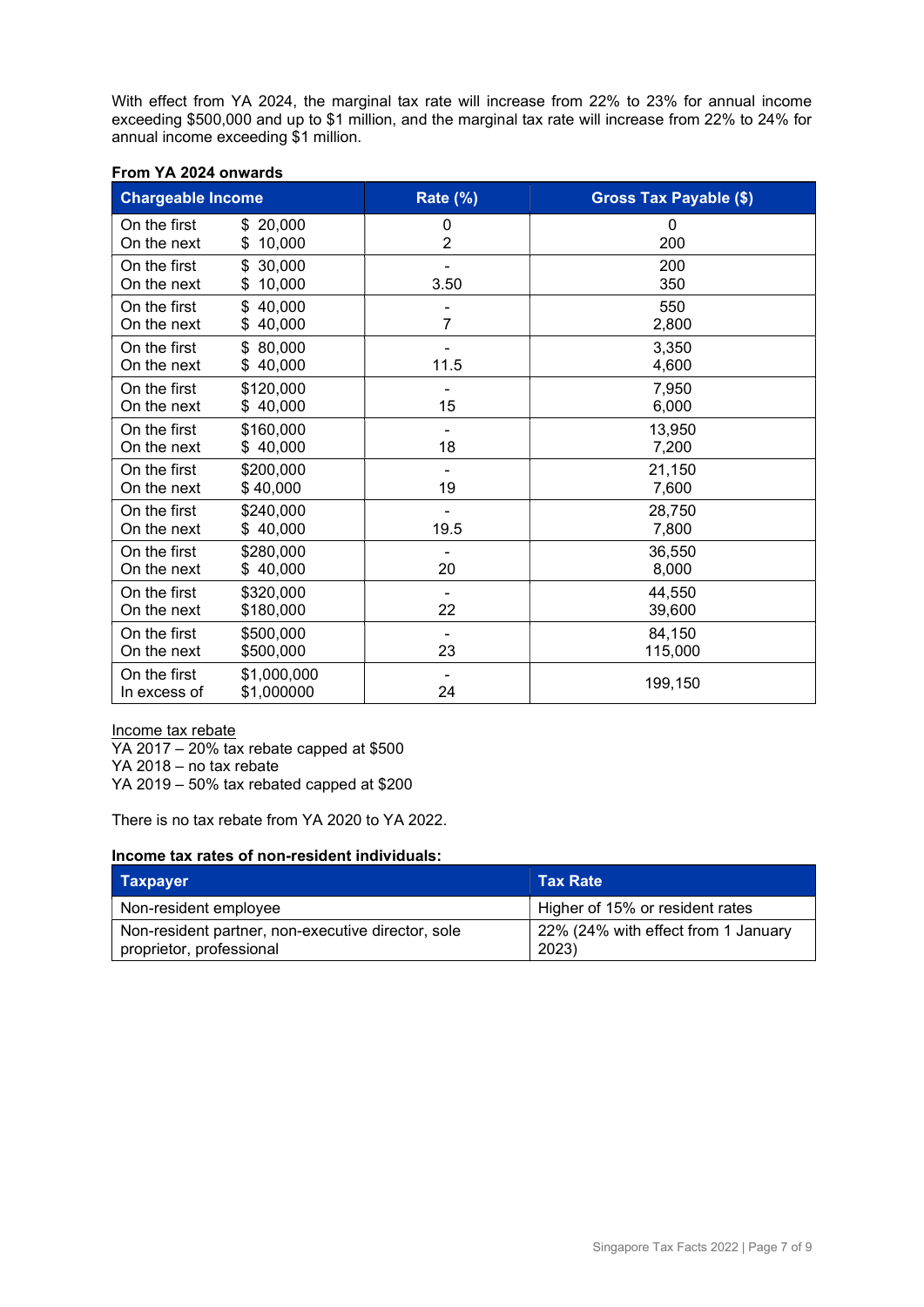#### Stamp Duty

Stamp duty is payable on all instruments relating to the conveyance, assignment or transfer of stocks and share in Singapore companies, as well as immoveable properties in Singapore.

|                            |           | <b>Stamp duty rates</b> |
|----------------------------|-----------|-------------------------|
| Transfer of shares         |           | 0.2%                    |
| Transfer of real property: |           |                         |
| On the first               | \$180,000 | 1%                      |
| On the next                | \$180,000 | 2%                      |
| Over                       | \$360,000 | 3%                      |

The stamp duty rates for all residential properties acquired on or after 20 February 2018 are as follows:

|                                    | <b>Stamp duty rates</b> |
|------------------------------------|-------------------------|
| First \$180,000 (No change)        | 1%                      |
| Next \$180,000 (No change)         | 2%                      |
| Next \$640,000 (Revised)           | 3%                      |
| Amount exceeding \$1,000,000 (New) | 4%                      |

There are additional stamp duties imposed on the buyer and / or seller on certain real property depending on factors such as the profile of the buyers and the duration of ownership by the sellers.

The buyer's stamp duty rate for non-residential properties remains unchanged.